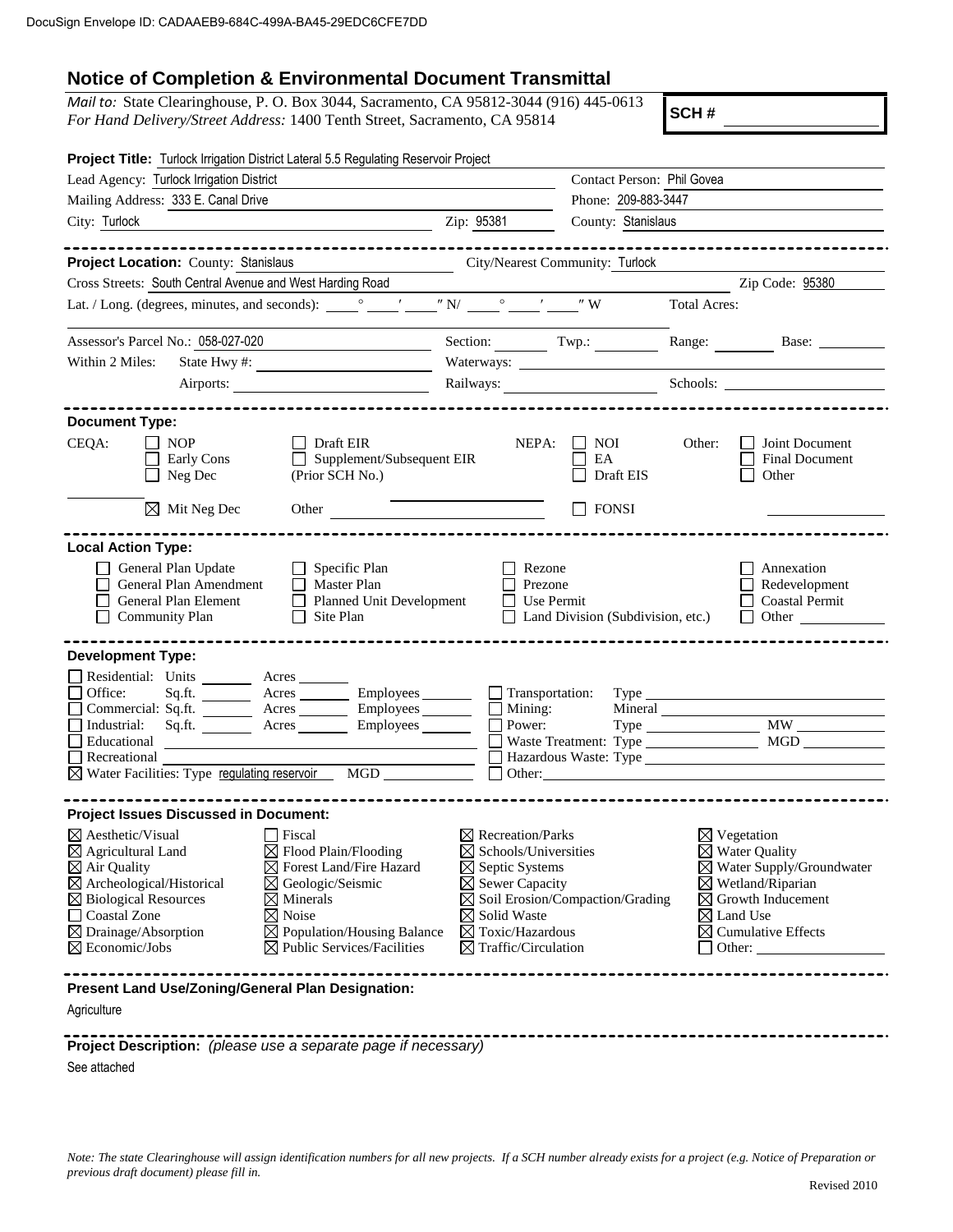## **Reviewing Agencies Checklist**

| Air Resources Board                                                                                                                                                                                                                                                                                                                                                                                                                          | Office of Historic Preservation                                                                                                                                                                                                                                                     |  |  |
|----------------------------------------------------------------------------------------------------------------------------------------------------------------------------------------------------------------------------------------------------------------------------------------------------------------------------------------------------------------------------------------------------------------------------------------------|-------------------------------------------------------------------------------------------------------------------------------------------------------------------------------------------------------------------------------------------------------------------------------------|--|--|
| Boating & Waterways, Department of                                                                                                                                                                                                                                                                                                                                                                                                           | Office of Public School Construction                                                                                                                                                                                                                                                |  |  |
| California Emergency Management Agency                                                                                                                                                                                                                                                                                                                                                                                                       | Parks & Recreation, Department of                                                                                                                                                                                                                                                   |  |  |
| California Highway Patrol                                                                                                                                                                                                                                                                                                                                                                                                                    | Pesticide Regulation, Department of<br><b>Public Utilities Commission</b><br>Regional WQCB $#$<br><b>Resources Agency</b><br>Resources Recycling and Recovery, Department of                                                                                                        |  |  |
| $\frac{1}{\frac{1}{1-\frac{1}{1-\frac{1}{1-\frac{1}{1-\frac{1}{1-\frac{1}{1-\frac{1}{1-\frac{1}{1-\frac{1}{1-\frac{1}{1-\frac{1}{1-\frac{1}{1-\frac{1}{1-\frac{1}{1-\frac{1}{1-\frac{1}{1-\frac{1}{1-\frac{1}{1-\frac{1}{1-\frac{1}{1-\frac{1}{1-\frac{1}{1-\frac{1}{1-\frac{1}{1-\frac{1}{1-\frac{1}{1-\frac{1}{1-\frac{1}{1-\frac{1}{1-\frac{1}{1-\frac{1}{1-\frac{1}{1-\frac{1}{1-\frac{1}{1-\frac{1}{1-\frac{1}{$<br>Caltrans District # |                                                                                                                                                                                                                                                                                     |  |  |
| <b>Caltrans Division of Aeronautics</b>                                                                                                                                                                                                                                                                                                                                                                                                      |                                                                                                                                                                                                                                                                                     |  |  |
| <b>Caltrans Planning</b>                                                                                                                                                                                                                                                                                                                                                                                                                     |                                                                                                                                                                                                                                                                                     |  |  |
| Central Valley Flood Protection Board                                                                                                                                                                                                                                                                                                                                                                                                        |                                                                                                                                                                                                                                                                                     |  |  |
| Coachella Valley Mountains Conservancy                                                                                                                                                                                                                                                                                                                                                                                                       | S.F. Bay Conservation & Development Commission                                                                                                                                                                                                                                      |  |  |
| <b>Coastal Commission</b>                                                                                                                                                                                                                                                                                                                                                                                                                    | San Gabriel & Lower L.A. Rivers and Mtns Conservancy                                                                                                                                                                                                                                |  |  |
| Colorado River Board                                                                                                                                                                                                                                                                                                                                                                                                                         | San Joaquin River Conservancy                                                                                                                                                                                                                                                       |  |  |
| Conservation, Department of                                                                                                                                                                                                                                                                                                                                                                                                                  | Santa Monica Mountains Conservancy<br><b>State Lands Commission</b><br><b>SWRCB: Clean Water Grants</b><br><b>SWRCB: Water Quality</b><br><b>SWRCB: Water Rights</b><br>Tahoe Regional Planning Agency<br>Toxic Substances Control, Department of<br>Water Resources, Department of |  |  |
| Corrections, Department of                                                                                                                                                                                                                                                                                                                                                                                                                   |                                                                                                                                                                                                                                                                                     |  |  |
| Delta Protection Commission                                                                                                                                                                                                                                                                                                                                                                                                                  |                                                                                                                                                                                                                                                                                     |  |  |
| Education, Department of                                                                                                                                                                                                                                                                                                                                                                                                                     |                                                                                                                                                                                                                                                                                     |  |  |
| <b>Energy Commission</b>                                                                                                                                                                                                                                                                                                                                                                                                                     |                                                                                                                                                                                                                                                                                     |  |  |
| Fish & Wildlife Region #                                                                                                                                                                                                                                                                                                                                                                                                                     |                                                                                                                                                                                                                                                                                     |  |  |
| $\frac{1}{\sqrt{1-\frac{1}{2}}}$<br>Food & Agriculture, Department of                                                                                                                                                                                                                                                                                                                                                                        |                                                                                                                                                                                                                                                                                     |  |  |
| Forestry and Fire Protection, Department of                                                                                                                                                                                                                                                                                                                                                                                                  |                                                                                                                                                                                                                                                                                     |  |  |
| General Services, Department of                                                                                                                                                                                                                                                                                                                                                                                                              |                                                                                                                                                                                                                                                                                     |  |  |
| Health Services, Department of                                                                                                                                                                                                                                                                                                                                                                                                               |                                                                                                                                                                                                                                                                                     |  |  |
| Housing & Community Development                                                                                                                                                                                                                                                                                                                                                                                                              | Other <u>the contract of the contract of the contract of the contract of the contract of the contract of the contract of the contract of the contract of the contract of the contract of the contract of the contract of the con</u>                                                |  |  |
| Native American Heritage Commission                                                                                                                                                                                                                                                                                                                                                                                                          |                                                                                                                                                                                                                                                                                     |  |  |
| Local Public Review Period (to be filled in by lead agency)<br>Starting Date 6/1/2022<br><u> 1989 - Johann Barbara, martxa alemaniar a</u>                                                                                                                                                                                                                                                                                                   | Ending Date 6/30/2022                                                                                                                                                                                                                                                               |  |  |
| Lead Agency (Complete if applicable):<br>Consulting Firm: Environmental Science Associates<br>Address: 2600 Capitol Ave, Suite 200<br>City/State/Zip: Sacramento, CA 95816<br>Contact: Meredith Parkin                                                                                                                                                                                                                                       | Applicant: Turlock Irrigation District<br>Address: 333 East Canal Drive Building A<br>City/State/Zip: Turlock, CA 95380<br>Phone: 209-883-3447                                                                                                                                      |  |  |
| Phone: 916-564-4500                                                                                                                                                                                                                                                                                                                                                                                                                          |                                                                                                                                                                                                                                                                                     |  |  |

Authority cited: Section 21083, Public Resources Code. Reference: Section 21161, Public Resources Code.